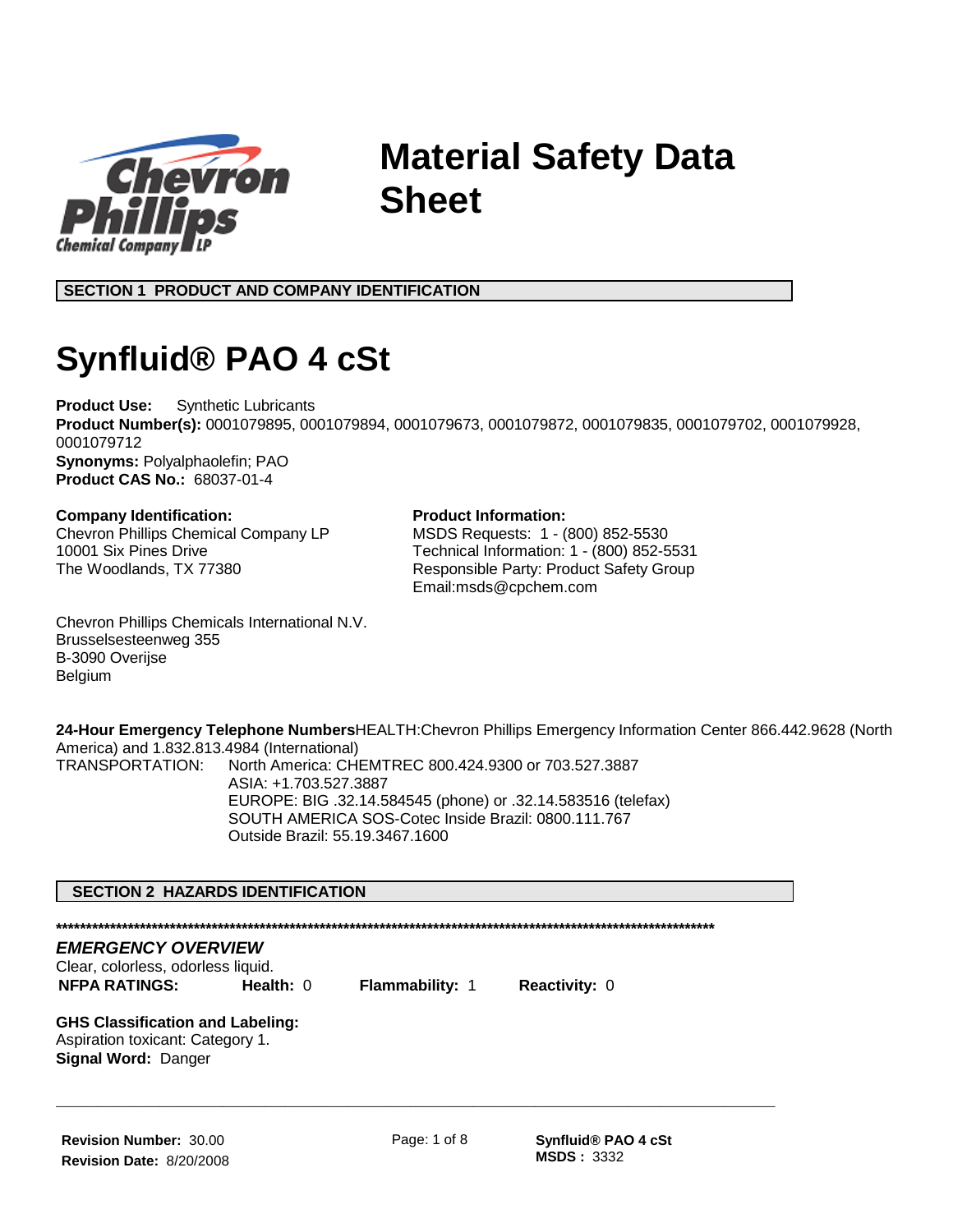

**Health Hazards:** May be fatal if swallowed and enters airways.

**Precautionary Hazard - Response:** IF SWALLOWED: Immediately call a POISON CENTER or doctor/physician Do NOT induce vomiting. Immediately call a POISON CENTER or doctor/physician

**Precautionary Hazard - Storage:** Store locked up.

**Precautionary Hazard - Disposal:** Dispose of contents/container in accordance with applicable local/regional/national/international regulations.

#### **EU Classification:**

This material is not classified as hazardous under EU Criteria.

**\*\*\*\*\*\*\*\*\*\*\*\*\*\*\*\*\*\*\*\*\*\*\*\*\*\*\*\*\*\*\*\*\*\*\*\*\*\*\*\*\*\*\*\*\*\*\*\*\*\*\*\*\*\*\*\*\*\*\*\*\*\*\*\*\*\*\*\*\*\*\*\*\*\*\*\*\*\*\*\*\*\*\*\*\*\*\*\*\*\*\*\*\*\*\*\*\*\*\*\*\*\*\*\*\*\*\*\*\*\***

#### **IMMEDIATE HEALTH EFFECTS:**

**Eye:** Not expected to cause prolonged or significant eye irritation.

**Skin:** Contact with the skin is not expected to cause prolonged or significant irritation. Not expected to be harmful to internal organs if absorbed through the skin.

**Ingestion:** Not expected to be harmful if swallowed. This material can directly enter the lungs, if swallowed, or if subsequently vomited. Once in the lungs it is very difficult to remove and can cause severe injury or death.

**Inhalation:** Contains a synthetic hydrocarbon base oil. May cause respiratory irritation or other pulmonary effects following prolonged or repeated inhalation of oil mist at airborne levels above the recommended mineral oil mist exposure limit.

#### **SECTION 3 COMPOSITION/ INFORMATION ON INGREDIENTS**

| <b>COMPONENT</b>                     | <b>CAS</b><br><b>NUMBER</b> | <b>AMOUNT</b>  | EINECS/<br><b>ELINCS</b> | <b>SYM</b> | <b>R-PHRASE</b> |
|--------------------------------------|-----------------------------|----------------|--------------------------|------------|-----------------|
| 1-Decene Homopolymer<br>Hydrogenated | 68037-01-4                  | 100 $%$ weight | 500-183-1                | ΝA         | <b>NA</b>       |

#### **Occupational Exposure Limits:**

| Component            | Limit  | TWA                | STEL      | Ceiling /<br>/ Peak | Notation  |
|----------------------|--------|--------------------|-----------|---------------------|-----------|
| 1-Decene Homopolymer | CPCHEM | $5 \text{ ma/m}$ 3 | <b>NA</b> | <b>NA</b>           | <b>NA</b> |
| Hydrogenated         |        |                    |           |                     |           |

#### **SECTION 4 FIRST AID MEASURES**

**Eye:** Flush eyes with running water immediately while holding the eyelids open. Remove contact lenses, if worn, after initial flushing, and continue flushing for at least 15 minutes. Get immediate medical attention.

**Skin:** To remove the material from skin, use soap and water. Discard contaminated clothing and shoes or thoroughly clean before reuse. Get medical attention if any symptoms develop.

**Ingestion:** If swallowed, do not induce vomiting. Give the person a glass of water or milk to drink and get immediate medical attention. Never give anything by mouth to an unconscious person.

**Inhalation:** Move the exposed person to fresh air. If not breathing, give artificial respiration. If breathing is difficult, give oxygen. Get medical attention if breathing difficulties continue.

**Note to Physicians:** Ingestion of this product or subsequent vomiting may result in aspiration of light hydrocarbon liquid, which may cause pneumonitis.

#### **SECTION 5 FIRE FIGHTING MEASURES**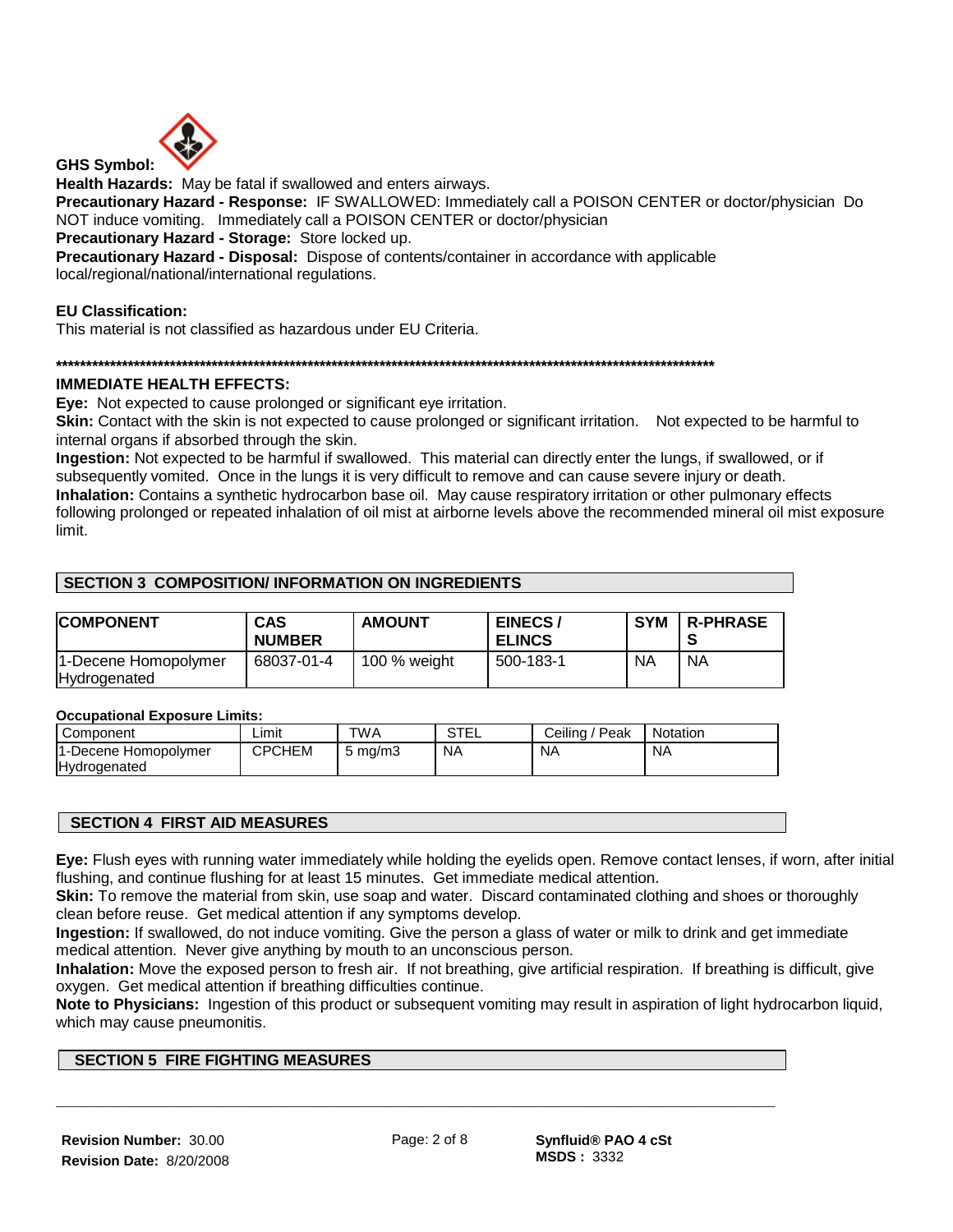**FIRE CLASSIFICATION:**  OSHA Classification (29 CFR 1910.1200): Not classified by OSHA as flammable or combustible. **NFPA RATINGS: Health:** 0 **Flammability:** 1 **Reactivity:** 0 **FLAMMABLE PROPERTIES: Flashpoint:** 219°C (426.2°F) (Cleveland Open Cup) **Autoignition:** 343 **Flammability (Explosive) Limits (% by volume in air): Lower:** NA **Upper:** NA

**EXTINGUISHING MEDIA:** Use water fog, foam, dry chemical or carbon dioxide (CO2) to extinguish flames.

#### **PROTECTION OF FIRE FIGHTERS:**

**Fire Fighting Instructions:** This material will burn although it is not easily ignited. For fires involving this material, do not enter any enclosed or confined fire space without proper protective equipment, including self-contained breathing apparatus.

**Combustion Products:** Highly dependent on combustion conditions. A complex mixture of airborne solids, liquids, and gases including carbon monoxide, carbon dioxide, and unidentified organic compounds will be evolved when this material undergoes combustion.

#### **SECTION 6 ACCIDENTAL RELEASE MEASURES**

**Protective Measures:** Eliminate all sources of ignition in vicinity of spilled material. Wear appropriate personal protective equipment when cleaning up spills. Refer to Section 8.

**Spill Management:** Stop the source of the release if you can do it without risk. Contain release to prevent further contamination of soil, surface water or groundwater. Clean up spill as soon as possible, observing precautions in Exposure Controls/Personal Protection. Use appropriate techniques such as applying non-combustible sorbent materials or pumping. Where feasible and appropriate, remove contaminated soil. Place contaminated materials in disposable containers and dispose of in a manner consistent with applicable regulations.

**Reporting:** U.S.A. regulations may require reporting spills of this material that could reach any surface waters. Report spills to local authorities and/or the National Response Center at (800) 424-8802 as appropriate or required.

#### **SECTION 7 HANDLING AND STORAGE**

#### **READ AND OBSERVE ALL PRECAUTIONS ON PRODUCT LABEL . REFER TO PRODUCT LABEL OR MANUFACTURERS TECHNICAL BULLETINS FOR THE PROPER USE AND HANDLING OF THIS MATERIAL .**

**Precautionary Measures:** Keep out of the reach of children.

**Static Hazard:** Electrostatic charge may accumulate and create a hazardous condition when handling this material. To minimize this hazard, bonding and grounding may be necessary but may not, by themselves, be sufficient. Review all operations, which have the potential of generating an accumulation of electrostatic charge and/or a flammable atmosphere (including tank and container filling, splash filling, tank cleaning, sampling, gauging, switch loading, filtering, mixing, agitation, and vacuum truck operations) and use appropriate mitigating procedures. For more information, refer to OSHA Standard 29 CFR 1910.106, 'Flammable and Combustible Liquids, National Fire Protection Association (NFPA 77), Recommended Practice on Static Electricity' (liquids, powders and dusts), and/or the American Petroleum Institute (API) Recommended Practice 2003, 'Protection Against Ignitions Arising Out of Static, Lightning, and Stray Currents' (liquids). **Container Warnings:** Container is not designed to contain pressure. Do not use pressure to empty container or it may rupture with explosive force. Empty containers retain product residue (solid, liquid, and/or vapor) and can be dangerous. Do not pressurize, cut, weld, braze, solder, drill, grind, or expose such containers to heat, flame, sparks, static electricity, or other sources of ignition. They may explode and cause injury or death. Empty containers should be completely drained, properly closed, and promptly returned to a drum reconditioner or disposed of properly.

#### **SECTION 8 EXPOSURE CONTROLS/PERSONAL PROTECTION**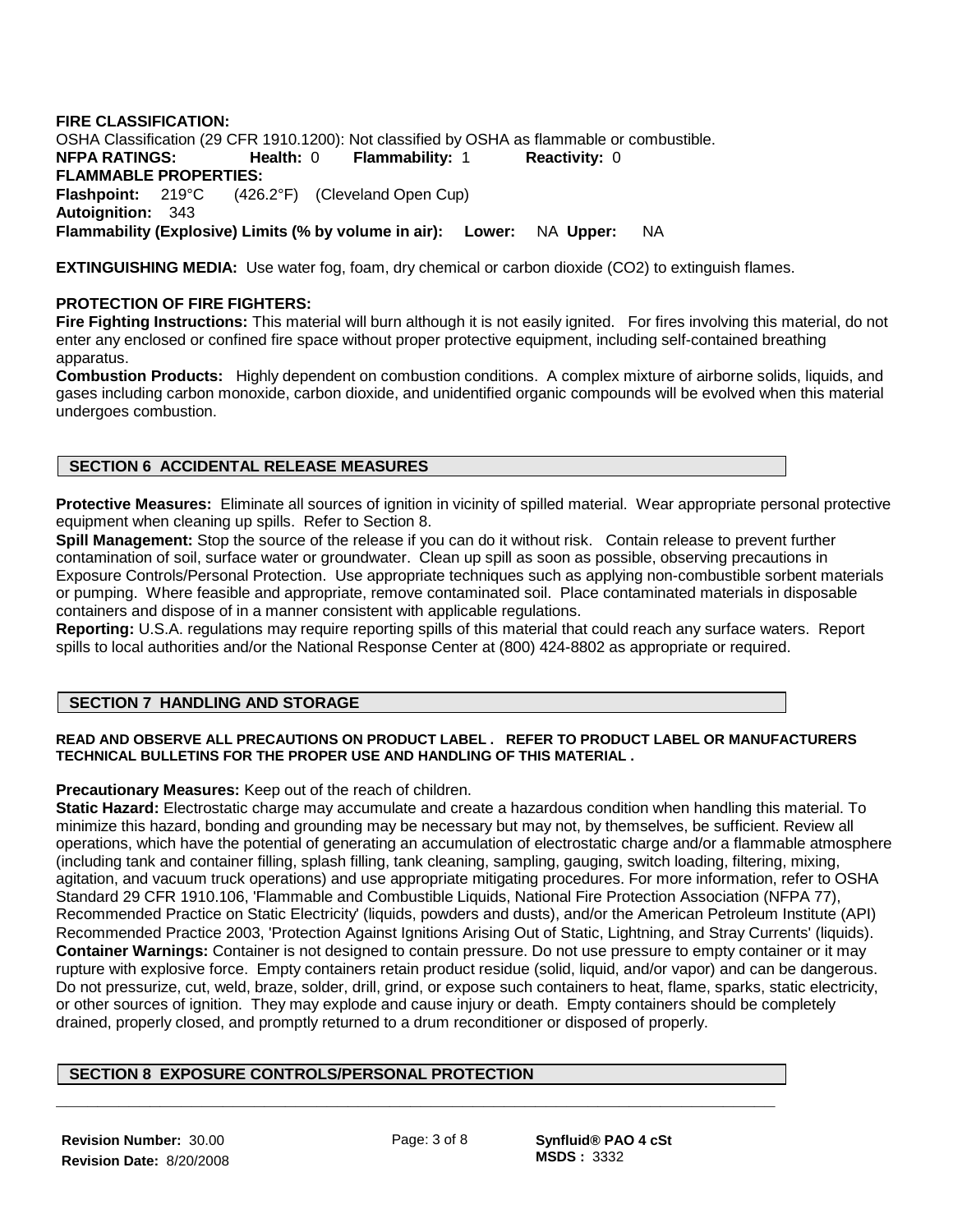#### **GENERAL CONSIDERATIONS:**

Consider the potential hazards of this material (see Section 3), applicable exposure limits, job activities, and other substances in the work place when designing engineering controls and selecting personal protective equipment. If engineering controls or work practices are not adequate to prevent exposure to harmful levels of this material, the personal protective equipment listed below is recommended. The user should read and understand all instructions and limitations supplied with the equipment since protection is usually provided for a limited time or under certain circumstances.

#### **PERSONAL PROTECTIVE EQUIPMENT:**

**Eye/Face Protection:** Wear eye protection such as safety glasses, chemical goggles, or faceshields if engineering controls or work practices are not adequate to prevent eye contact.

**Skin Protection:** Wear impervious protective clothing to prevent skin contact. Selection of protective clothing may include gloves, apron, boots, and complete facial protection depending on operations conducted. Users should determine acceptable performance characteristics of protective clothing. Consider physical requirements and other substances present when selecting protective clothing. Suggested materials for protective gloves include: Nitrile

**Respiratory Protection:** If user operations generate an oil mist, determine if airborne concentrations are below the OSHA Permissible Limit (PEL) of 5 mg/m3 for mineral oil mist. If not, wear a NIOSH approved respirator that provides adequate protection from the measured concentrations of this material. For air-purifying respirators use a particulate cartridge.

#### **Occupational Exposure Limits:**

| Component                                                  | Limit         | <b>TWA</b>         | $\sim$ $\sim$<br>ᄇ<br>ບ ເ | Ceilina<br>Peak | Notation       |
|------------------------------------------------------------|---------------|--------------------|---------------------------|-----------------|----------------|
| $\overline{A}$<br>-Decene Homopolymer<br>.<br>Hydrogenated | <b>CPCHEM</b> | $5 \text{ ma/m}$ 3 | N <sub>A</sub>            | N <sub>A</sub>  | N <sub>A</sub> |

#### **SECTION 9 PHYSICAL AND CHEMICAL PROPERTIES**

**Appearance and Odor:** Clear, colorless, odorless liquid. **Autoignition:** 343 **Boiling Point:** 414°C (777.2°F) **Evaporation Rate:** NDA **Flammability (Explosive) Limits (% by volume in air): Lower:** NA **Upper:** NA **Flashpoint:** 219°C (426.2°F) (Cleveland Open Cup) **Molecular Formula:** Mixture **Molecular Weight:** NDA **Melting Point:** NDA **Octanol / Water Partition Coefficient: log-Kow:** NDA **pH:** NA **Pour Point :** -73°C (-99.4°F) **Solubility (in water):** Soluble in hydrocarbon solvents; insoluble in water. **Specific Gravity:** 0.82 @ 15.6 ºC (60.1°F) **Vapor Pressure:** 1.7 mmHg @ 177 ºC (351°F) **Vapor Density (AIR=1):** >10 **Viscosity:** 16 cSt @ 37.8 ºC (100°F) **Percent Volatile:** NDA

#### **SECTION 10 STABILITY AND REACTIVITY**

**Chemical Stability:** This material is considered stable under normal ambient and anticipated storage and handling conditions of temperature and pressure. **Conditions to Avoid:** No Data Available **\_\_\_\_\_\_\_\_\_\_\_\_\_\_\_\_\_\_\_\_\_\_\_\_\_\_\_\_\_\_\_\_\_\_\_\_\_\_\_\_\_\_\_\_\_\_\_\_\_\_\_\_\_\_\_\_\_\_\_\_\_\_\_\_\_\_\_\_\_**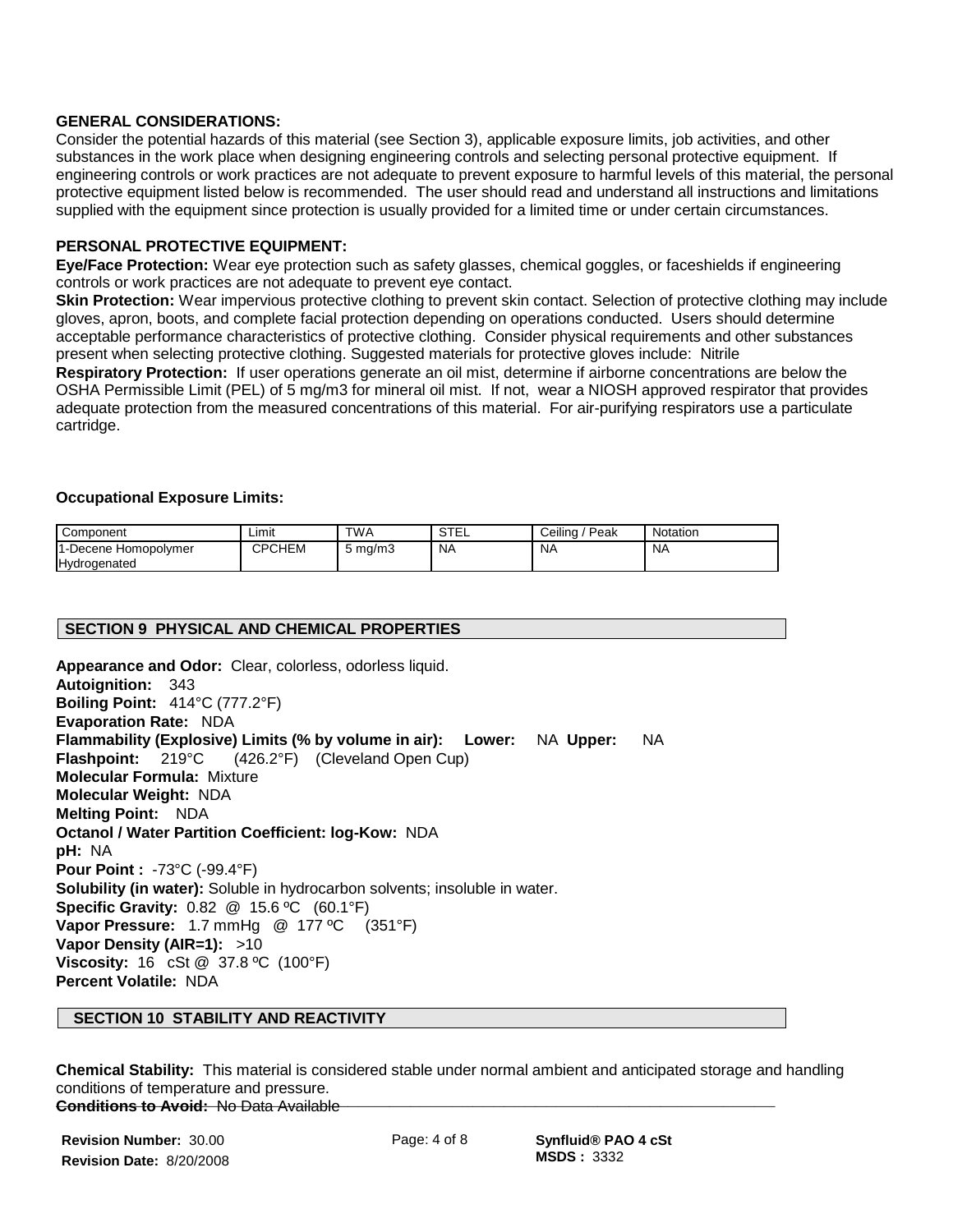**Incompatibility With Other Materials:** May react with oxygen and strong oxidizing agents, such as chlorates, nitrates, peroxides, etc.

**Hazardous Decomposition Products:** No Data.

**Hazardous Polymerization:** Hazardous polymerization will not occur.

#### **SECTION11 TOXICOLOGICAL INFORMATION**

#### **IMMEDIATE HEALTH EFFECTS:**

**Acute Oral Toxicity:** LD50 / rat / > 5000 mg/kg / based on data for a similar material. **Acute Dermal Toxicity:** LD50 / rat / > 2000 mg/kg **Acute Inhalation Toxicity:** LC50 / not known / based on data for a similar material.

**Eye Irritation:** This material is not expected to be irritating to the eyes. **Skin Irritation:** This material is not expected to be irritating to the skin.

#### **ADDITIONAL TOXICOLOGY INFORMATION:**

This product contains SYNTHETIC BASE OILS.

These oils are not refined from petroleum base stocks. The potential of base oil prepared by this process to cause cancer has not been specifically addressed by the OSHA Hazard Communication Standard (29 CFR 1910.1200), the International Agency for Research on Cancer (IARC), nor the National Toxicology Program (NTP) Annual Report. However, the process conditions, chemical analysis, and the negative results of mutagenicity tests on similar materials support our opinion that these oils should not cause cancer.

SYNFLUID 4 cSt PAO Genotoxicity: AMES = Negative

#### **SECTION 12 ECOLOGICAL INFORMATION**

#### **ECOTOXICITY:**

This material is not expected to be harmful to aquatic organisms.

- 96 hour(s) / LC50 / fathead minnow (*Pimephales promelas*) / >750 mg/l
- 48 hour(s) / EC50 / water flea (*Daphnia magna*) / 190 mg/l
- 96 hour(s) / LC50 / Rainbow trout (*Salmo gairdneri*) / >1000 mg/l

#### **ENVIRONMENTAL FATE:**

This material is not expected to be readily biodegradable.

#### **SECTION 13 DISPOSAL CONSIDERATIONS**

Use material for its intended purpose or recycle if possible. This material, if it must be discarded, may meet the criteria of a hazardous waste as defined by US EPA under RCRA (40 CFR 261) or other State and local regulations. Measurement of certain physical properties and analysis for regulated components may be necessary to make a correct determination. If this material is classified as a hazardous waste, federal law requires disposal at a licensed hazardous waste disposal facility.

#### **SECTION 14 TRANSPORT INFORMATION**

The shipping descriptions shown here are for bulk shipments only, and may not apply to shipments in non-bulk packages<br>fore requiring description). Consult the conceptions demostic or international mode, enceitie and quanti (see regulatory definition). Consult the appropriate domestic or international mode- specific and quantity- specific 

**Revision Number:** 30.00 **Revision Date:** 8/20/2008

Page: 5 of 8 **Synfluid® PAO 4 cSt MSDS :** 3332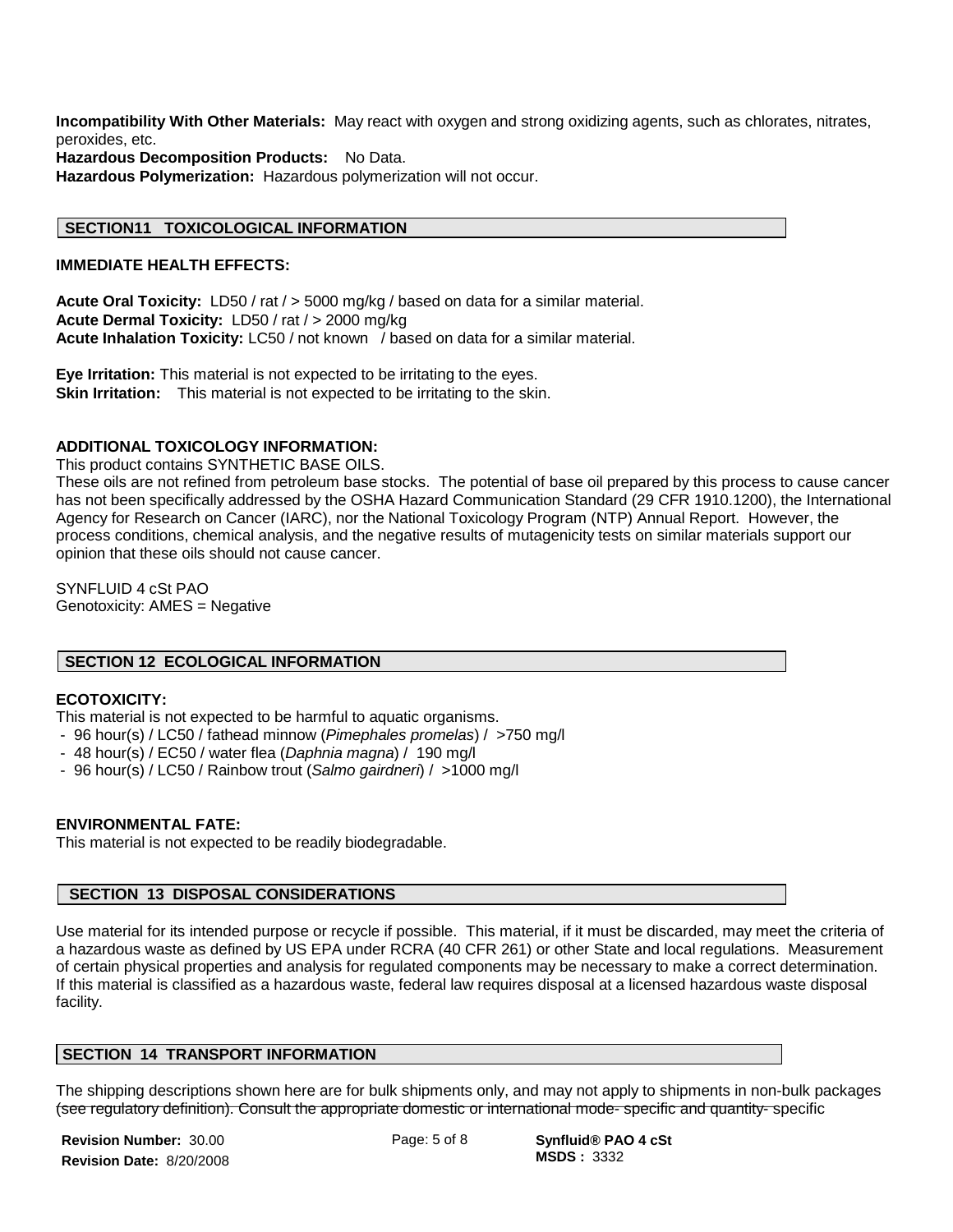Dangerous Goods Regulations for additional shipping description requirements (e.g., technical name or names, etc.) Therefore, the information shown here, may not always agree with the bill of lading shipping description for the material. Flashpoints for the material may vary slightly between the MSDS and the bill of lading.

#### **Shipping Descriptions per regulatory authority.**

#### **US DOT**

NOT REGULATED AS A HAZARDOUS MATERIAL OR DANGEROUS GOODS FOR TRANSPORTATION

#### **ICAO / IATA**

NOT REGULATED AS A HAZARDOUS MATERIAL OR DANGEROUS GOODS FOR TRANSPORTATION

#### **IMO / IMDG**

NOT REGULATED AS A HAZARDOUS MATERIAL OR DANGEROUS GOODS FOR TRANSPORTATION

#### **RID / ADR**

NOT REGULATED AS A HAZARDOUS MATERIAL OR DANGEROUS GOODS FOR TRANSPORTATION

#### **SECTION 15 REGULATORY INFORMATION**

#### **SARA 311/312 CATEGORIES:**

| 1. Immediate (Acute) Health Effects:  | NO. |
|---------------------------------------|-----|
| 2. Delayed (Chronic) Health Effects:  | NO. |
| 3. Fire Hazard:                       | NO. |
| 4. Sudden Release of Pressure Hazard: | NO. |
| 5. Reactivity Hazard:                 | NΩ  |

#### **REGULATORY LISTS SEARCHED:**

| $01 = CA$ Prop 65           | $17 = FDA 178$             | 33 = RCRA Waste Appendix VIII |
|-----------------------------|----------------------------|-------------------------------|
| $02 = LA RTK$               | $18 =$ FDA 179             | $34 = RCRA$ Waste D-List      |
| $03 = MA RTK$               | $19 =$ FDA 180             | $35 = RCRA$ Waste P-List      |
| 04 = MN Hazardous Substance | $20 = FDA 181$             | $36$ = RCRA Waste U-List      |
| $05 = NJ RTK$               | $21 = FDA 182$             | $37 = SARA$ Section 302       |
| $06 = PA$ RTK               | $22 = FDA 184$             | $38 =$ SARA Section 313       |
| $07 = CAA$ Section 112 HAPs | $23 = FDA 186$             | $39 = TSCA 12 (b)$            |
| $08 = CWA$ Section 307      | $24 = FDA 189$             | $40 = TSCA Section 4$         |
| $09 = CWA$ Section 311      | $25 = IARC$ Group 1        | $41 = TSCA Section 5(a)$      |
| 10 = DOT Marine Pollutant   | $26 = IARC$ Group $2A$     | $42 = TSCA Section 8(a) CAIR$ |
| $11 = FDA 172$              | $27 = IARC$ Group 2B       | $43 = TSCA Section 8(a) PAIR$ |
| $12 = FDA 173$              | $28 = IARC$ Group 3        | $44 = TSCA Section 8(d)$      |
| $13 = FDA 174$              | $29 = IARC$ Group 4        | $45 = WHIMS - IDL$            |
| $14 =$ FDA 175              | $30 = NTP$ Carcinogen      | $46 =$ Germany D TAL          |
| $15 =$ FDA 176              | 31 = OSHA Carcinogen       | $47 =$ Germany WKG            |
| $16 = FDA 177$              | 32 = OSHA Highly Hazardous | $48 = DEA List 1$             |
|                             |                            | $49 = DEA List 2$             |

#### **No components of this material were found on the regulatory lists above.**

#### **WHMIS CLASSIFICATION:**

This product is not considered a controlled product according to the criteria of the Canadian Controlled Products<br> **Drawlptions** Regulations. 

**Revision Number:** 30.00 **Revision Date:** 8/20/2008

Page: 6 of 8 **Synfluid® PAO 4 cSt MSDS :** 3332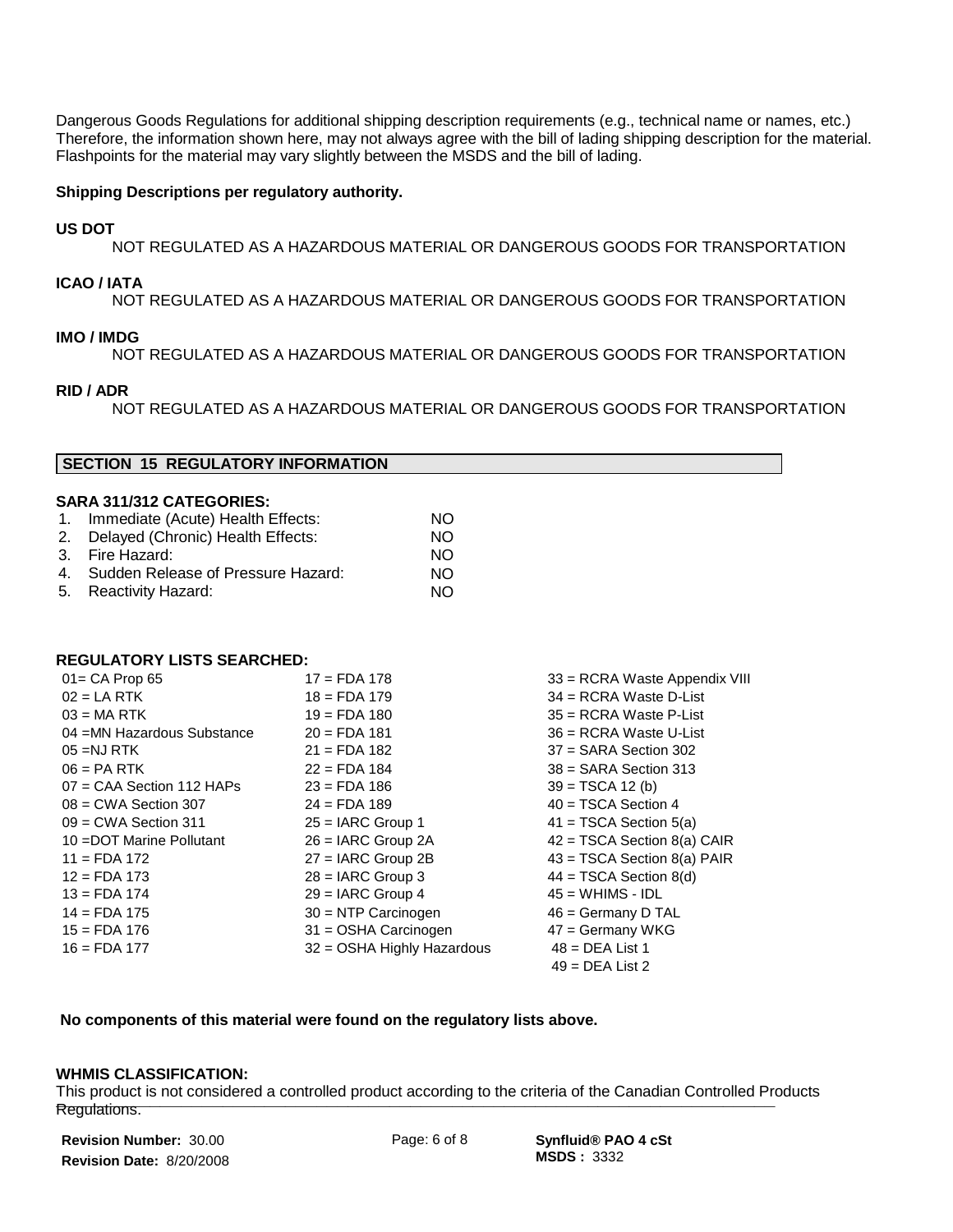## **CHEMICAL INVENTORY LISTINGS:**

| <b>AUSTRALIA</b>      | YES (AUS)          |
|-----------------------|--------------------|
| <b>CANADA</b>         | YES (DSL)          |
| <b>CHINA</b>          | YES (IECSC)        |
| <b>EUROPEAN UNION</b> | YES (EINECS)       |
| <b>JAPAN</b>          | YES (ENCS)         |
| <b>KOREA</b>          | YES (ECL)          |
| <b>PHILIPPINES</b>    | <b>YES (PICCS)</b> |
| <b>UNITED STATES</b>  | YES (TSCA)         |
|                       |                    |

#### **EU LABELING:**

This material is not classified as hazardous under EU Criteria.

### **SECTION 16 OTHER INFORMATION**

**NFPA RATINGS:** Health: 0 Flammability: 1 Reactivity: 0 Special: NA

(0-Least, 1-Slight, 2-Moderate, 3-High, 4-Extreme, PPE:- Personal Protection Equipment Index recommendation, \*- Chronic Effect Indicator). These values are obtained using the guidelines or published evaluations prepared by the National Fire Protection Association (NFPA).

**REVISION STATEMENT:** This MSDS was updated to include a GHS review.

#### **ABBREVIATIONS THAT MAY HAVE BEEN USED IN THIS DOCUMENT:**

| <b>TLV</b>    | - Threshold Limit Value                                                           | TWA         | - Time Weighted Average                          |
|---------------|-----------------------------------------------------------------------------------|-------------|--------------------------------------------------|
| <b>STEL</b>   | - Short-term Exposure Limit                                                       | PEL.        | - Permissible Exposure Limit                     |
| <b>ACGIH</b>  | - American Conference ofGovernment<br>Industrial Hygienists                       | <b>OSHA</b> | - Occupational Safety & Health<br>Administration |
| <b>NIOSH</b>  | - National Institute for Occupational<br>Safety & Health                          | <b>NFPA</b> | - National Fire Protection Agency                |
| <b>WHMIS</b>  | - Workplace Hazardous Materials<br><b>Information System</b>                      | <b>IARC</b> | - Intl. Agency for Research on Cancer            |
| <b>EINECS</b> | European Inventory of existing<br>$\sim$<br><b>Commercial Chemical Substances</b> | RCRA        | - Resource Conservation Recovery Act             |
| <b>SARA</b>   | - Superfund Amendments and<br>Reauthorization Act.                                | <b>TSCA</b> | - Toxic Substance Control Act                    |
| EC50          | - Effective Concentration                                                         | LC50        | - Lethal Concentration                           |
| LD50          | - Lethal Dose                                                                     | CAS         | - Chemical Abstract Service                      |
| <b>NDA</b>    | - No Data Available                                                               | NA.         | - Not Applicable                                 |
| $\leq$        | - Less Than or Equal To                                                           | $>=$        | - Greater Than or Equal To                       |
| <b>CNS</b>    | - Central Nervous System                                                          | MAK.        | - Germany Maximum Concentration Values           |

**This data sheet is prepared according to the latest adaptation of the EEC Guideline 67/548. This data sheet is prepared according to the OSHA Hazard Communication Standard (29 CFR 1910.1200).** 

**This data sheet is prepared according to the ANSI MSDS Standard (Z400.1). This data sheet was prepared by EHS Product Stewardship Group, Chevron Phillips Chemical Company LP, 10001 Six Pines Drive, The Woodlands, TX 77380. This data sheet is prepared according to the Globally Harmonized System (GHS). \_\_\_\_\_\_\_\_\_\_\_\_\_\_\_\_\_\_\_\_\_\_\_\_\_\_\_\_\_\_\_\_\_\_\_\_\_\_\_\_\_\_\_\_\_\_\_\_\_\_\_\_\_\_\_\_\_\_\_\_\_\_\_\_\_\_\_\_\_**

 $\overline{a}$